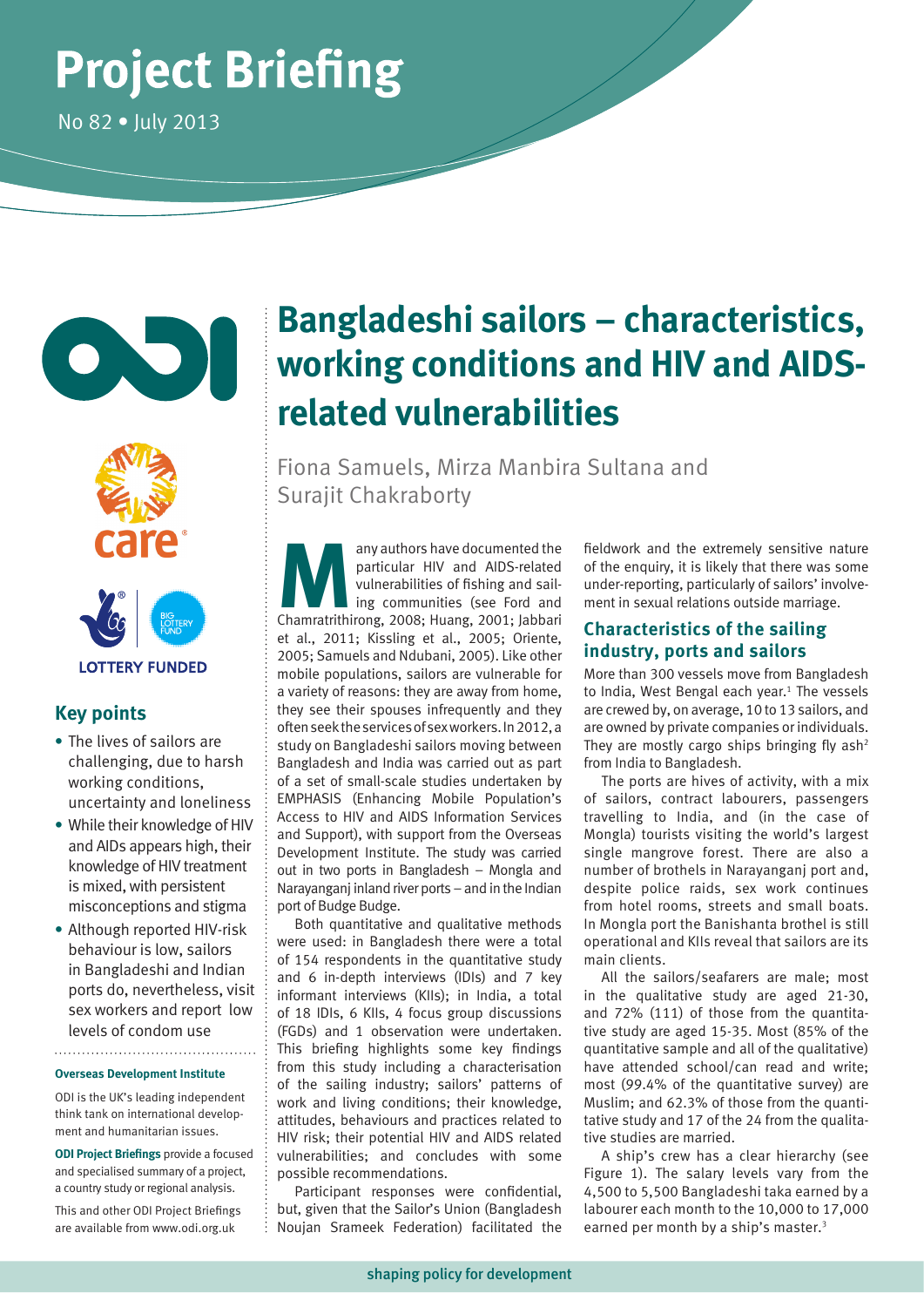

#### **Living and working conditions**

During the journey sailors sleep on bunk beds in cabins containing 2-4 sailors; more senior staff (captain, driver) have separate rooms. Toilet facilities, drinking water and electricity are all available, although some respondents revealed that electricity is available only for higher grade staff, while lower grade staff rely on hurricane lamps. Seawater is used for bathing. Leisure time is spent mostly on board, particularly when in India, playing cards, reading newspapers and chatting with workmates. In all, 23 respondents in the quantitative survey and three in the qualitative reported visiting commercial sex workers in ports in Bangladesh and India.

Sailors work in shifts as the engine room and wheelhouse need to be staffed 24 hours a day. The total duration of a trip is usually around one month, with one-way travel time varying from five to eight days and with ships usually docked in Indian ports for 10-15 days, depending on the time taken to load goods. Sailors go home once or twice a month, usually staying for four to six days. Sailors can take leave while they are in the ports in Bangladesh.

Most junior crew members are on temporary contracts, while the more senior positions are permanent. Many sailors aspire to become a driver or master by passing tests and acquiring more experience. Networking also plays a key role in pursuing long-term employment on ships. Not only do higher positions allow for permanency and command higher salaries, but there are other associated perks, including the ability to earn money illegally (e.g. through selling ship fuel) and to take more leave days.

#### **Work-related challenges**

The major challenges faced by sailors include: natural disasters; robbery and accidents; loneliness; unclear working hours, low pay and job insecurity for temporary workers; the inability to progress in a shipping career due to lack of networks; and restricted movement while in India and during the voyage.

*'[In] both Bangladesh and India it's like a prison and we are the prisoner...'* (Sailor).

#### **Experience in India**

When they are in India, sailors cannot wander freely outside the port area without prior permission from the port authority in the form of a landpass with an allocated time slot. If anybody goes beyond their allotted time span, action can be taken against them, including being taken into police custody. One KI reported that the authority in India provides only four land-passes for one ship at any one time, with the senior crew members, masters, drivers and the cooks (who buy groceries), having priority.

Sailors reported that they do not mix with locals in India, and that they leave the ships mostly to go shopping and tend to remain with their crew when on land.

#### **Access to health services**

According to study respondents, common complaints such as fever, cold, head and stomach ache are dealt with on board, using the ship's first aid box, although some reported buying medicines themselves. If sailors are very sick while in an Indian port they can visit Indian doctors with a land-pass, or a doctor can be called to the ship; if the illness is very serious the patient can be taken to Kolkata for treatment. According to study respondents, Indian doctors treat them well and in the same way as their Indian counterparts. When in Bangladesh, sailors access government hospitals in the ports.

# **Knowledge and perceptions about HIV and AIDS**

While knowledge about HIV is high amongst respondents from both the quantitative and qualitative studies, misconceptions persist, with almost 60% of respondents from the quantitative study thinking it could be transmitted through mosquito bites and 35% through sharing a meal with an HIV-infected person (see Table 1).

# **Table 1: Knowledge on HIV prevention/ transmission (n=154)**

| <b>Category</b>                                                         | <b>Percentage</b><br>agreeing with<br>statement |
|-------------------------------------------------------------------------|-------------------------------------------------|
| HIV can be prevented through consistent condom use                      | 62.3                                            |
| HIV can be prevented by not having an unfaithful<br>sex partner         | 29.2                                            |
| HIV can be prevented through abstinence                                 | 52.6                                            |
| HIV can be transmitted by using used needles/<br>syringes               | 81.8                                            |
| A healthy looking person can be infected with HIV                       | 77.8                                            |
| An HIV-infected pregnant mother can transmit<br>HIV to her unborn child | 68.0                                            |
| An HIV-infected mother can transmit the virus to<br>her new-born        | 67.3                                            |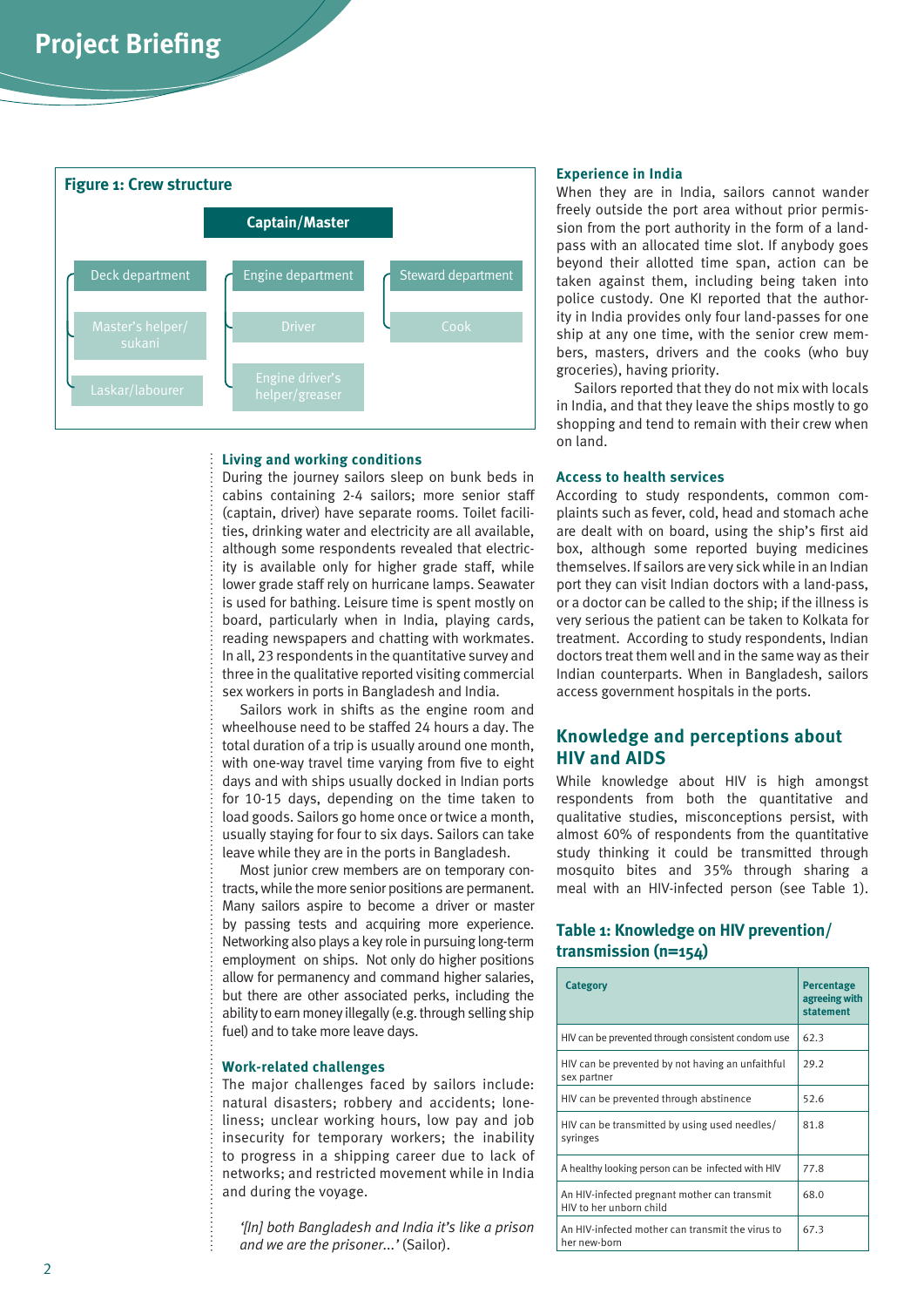Similarly, stigma persists, with 70.1% (108) of the quantitative respondents saying that they would not share a meal with an HIV-positive person, 49.4% (76) reporting they would not remain friends with an HIV-positive person and 16.9% (26) reporting that they would not reveal a family member's HIV-positive status. Finally, despite relatively high levels of knowledge about HIV, only three of the 24 qualitative and 3.2% (five out of 154) quantitative respondents knew about treatment available for those infected with HIV.

# **Risk behaviours**

From the quantitative survey, of the 57% (88) of sailors who had a sexual relationship in the previous 12 months, 32% (49) had sex with a non-regular or commercial partner. Of these, 11% (17) had more than one commercial sex partner. In all, 11% (17) had bought commercial sex in a Bangladesh port, 1.9% (3) had paid for sex in an Indian port and 2.6% (4) in their home village. Among the 14.9% (23) who visit sex workers, 52% (12) are labourers, 17.5% (4) are masters and 4.34 % (1) is a driver (see Table 2).

Men-who-have-sex-with-men (MSM) behaviour is reported by 8.4% (13) of the quantitative respondents, with 1.9% (3) reporting it during the previous 12 months. While respondents in the

**Table 2: Distribution of commercial** 

**sexual involvement**

**Position Frequency Percentage** Labour | 12 | 52 Cook  $\vert 2 \vert 8.7$ Engine  $\vert$  2  $\vert$  8.7 Wheel  $\begin{vmatrix} 2 & 8.7 \end{vmatrix}$ Driver  $\begin{vmatrix} 1 & 4.4 \end{vmatrix}$ Master  $\vert$  4  $\vert$  17.5 Total 23 100

# **Table 3: Condom use**

| Category                                                                                                                                  | <b>With</b><br>regular sex<br>partner | With<br>commercial<br>sex partner | With non-<br>regular sex<br>partner |
|-------------------------------------------------------------------------------------------------------------------------------------------|---------------------------------------|-----------------------------------|-------------------------------------|
| Number of<br>respondents having<br>sex in the past 12<br>months $(n=154)$                                                                 | 65 (42.2%)                            | 23(14.9%)                         | 26 (16.9%)                          |
| Number and<br>percentage that used<br>a condom during most<br>recent sex (n=no. of<br>respondents having<br>sex in the past 12<br>months) | $9(13.8\%)$                           | 12 (52.1%)                        | $9(34.6\%)$                         |

qualitative study did not report any MSM experiences, they referred to other fellow sailors having such experience: according to one respondent he had seen his colleagues sharing beds and according to a key informant: 'one master of a ship lost his job because of his MSM practice'.

In terms of condom knowledge and use, most sailors had heard about condoms. While their use is low with regular partners, it is higher with commercial and non-regular partners (see Table 3). One reason for not using condoms with commercial or non-regular sexual partners is because sailors 'do not like them' or 'do not think they are necessary'.

In the qualitative study, six out of 24 qualitative respondents mentioned having sexual relations outside marriage, with three having sexual relations with a commercial partner. KIs reported that high-risk behaviour is more common among masters and drivers as they are more powerful and earn more – labourers' salaries are only sufficient to cover their living costs and send money home.

*'When I was 18 years old, I first had sex with a commercial sex worker. I did sex with six/seven commercial sex workers at Narayanganj and Mongla. I did this around five times with one of them and I did not use a condom'* (Driver).

# **Conclusion and recommendations**

While most Bangladeshi sailors in our study did not report engaging in risky behaviours and this may be an under-estimation, vulnerability to HIV remains. First, condom use is not practiced by all those who do visit sex workers. Additionally, not all sailors have a complete knowledge of HIV and, together with stigma, this can make sailors (and the sex workers they visit) particularly vulnerable. Like other migrants, they are away from home for relatively long periods of time, may suffer loneliness and boredom, face relatively harsh working and living conditions when on their ships, and may start to engage in risky behaviour.

Paradoxically, relatively harsh living and working conditions may hinder junior crew members from engaging in risky behaviour, with salaries that are often insufficient to pay for sex. However, presumably, as and when they are promoted, the likelihood of visiting sex workers increases. Their restricted movements in Indian ports also prohibit sailors from visiting sex workers, though when restrictions are relaxed, according to one informant, it can give them the opportunity to visit sex workers and brothels when in India. Finally, while MSM behaviour is reportedly very minimal because it remains so hidden in Bangladeshi society (with MSM not identifying themselves as such) this does not mean that there is no risk of HIV.